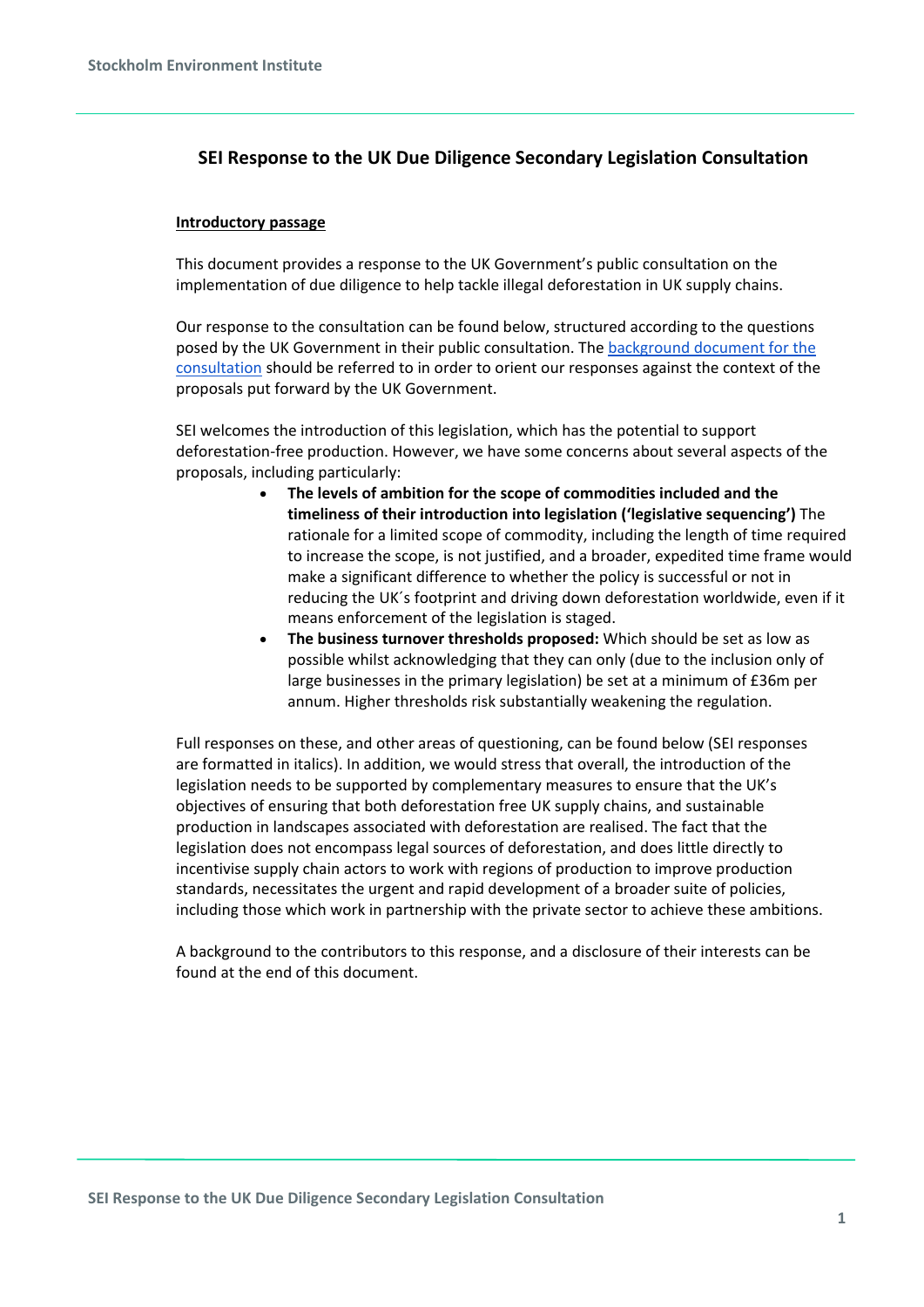This response includes contributions from:

**Dr Chris West,** Senior Research Fellow, Stockholm Environment Institute York, University of York

**Dr Jonathan Green,** Research Fellow, Stockholm Environment Institute York, University of York

**Dr Amy Molotoks,** Research Associate, Stockholm Environment Institute York, University of York

**Rhian Ebrey,** Project Coordinator, Stockholm Environment Institute York, University of York **Dr Toby Gardner,** Senior Research Fellow, Stockholm Environment Institute, Headquarters **Dr Michael Lathuillière,** Senior Research Fellow, Stockholm Environment Institute, **Headquarters** 

**Dr Vivian Ribeiro,** Data Scientist, Stockholm Environment Institute, Headquarters **Dr Mairon G. Bastos Lima,** Research Fellow, Stockholm Environment Institute, Headquarters.

Most of the contributors listed above work on a number of projects within roles at SEI, including the [Trase](http://www.trase.earth/) initiative and the Global Challenges Research Fund (GCRF) [Trade,](http://www.tradehub.earth/)  [Development and the Environment \(TRADE\) Hub.](http://www.tradehub.earth/) As part of our work, over the past several years, SEI has actively engaged with UK and European based organisations and activities seeking to respond to global deforestation and biodiversity loss. This includes the UK/EU's role in these impacts via consumption and international trade. SEI's activities include:

- Engagement in the UK's Global Resource Initiative (GRI), including supporting inputs into the 'monitoring and reporting' recommendations of the GRI;

- Engagement with and advisory input to the Forest, Agriculture and Commodity Trade (FACT) Dialogue;

- Engagement with, and provision of data to, the UK Roundtable on Sustainable Soya, and associated reports, and more recently the UK Soy Manifesto Working Group;

- Collaboration with the UK's Joint Nature Conservation Committee on the development of a consumption-based indicator for the UK's overseas environmental impacts linked to the 25 Year Environment Plan;

- Discussion with teams within Defra and BEIS on the role of the Trase initiative and data in supporting monitoring of agri-commodity-linked deforestation and supply chain risk;

- Support for the French Ministry of Environment data platform for embedded deforestation, the Belgian Government on the development of their deforestation-linked imports strategy, and support to the European Parliamentary Research Service on their value-added assessments of EU proposals on due diligence;

- Extensive academic research on quantifying the spatial and temporal linkages between commodity production, trade and consumption, including development of environmental impact and risk metrics (linked to land use change, biodiversity and climate), and research into the governance mechanisms which interact with sustainability commitments acting within, or on, these supply chains.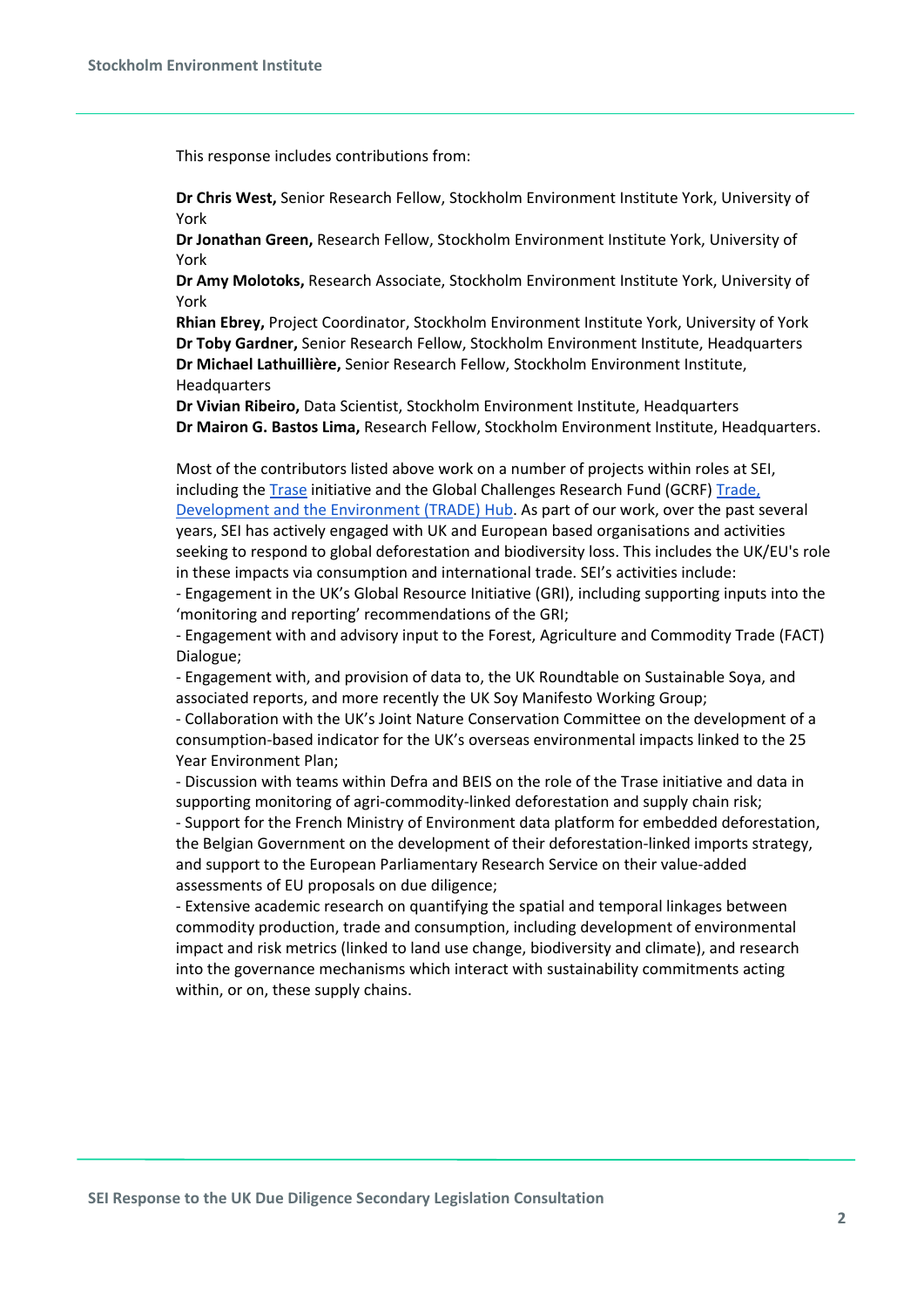#### **About you**

#### **Question 1. What is your full name?**

*Christopher David West*

#### **Question 2. What is your email address?**

*<blank>*

#### **Question 3. What country are you based in?**

*United Kingdom*

#### **Question 4. Would you like your response to be treated as confidential?**

*No*

#### **Question 5. Are you responding:**

*• on behalf of an organisation*

#### **About your organisation**

**Question 6. What type of organisation are you responding on behalf of?**

*• non-governmental organisation*

#### **Question 7. Please provide your organisation's name.**

#### *Stockholm Environment Institute*

#### **Question 8 to 20 do not apply to non-businesses**

**Implementing the due diligence requirements**

#### **Question 21. Should we lay secondary legislation at the earliest opportunity?**

*Yes. Robust legislation should be introduced within the earliest possible time frame to minimise the risk of continued illegal deforestation associated with UK supply chains. Deforestation linked to critical agricultural commodities continues at pace, and the earlier legislation is introduced the more likely steps to reduce this association with UK supply will be implemented and enforceable. The consultation outlines a minimum 6-month period to prepare for implementation and we would encourage the UK Government to work actively to ensure this timeline is met to ensure that clarity around the scope of the legislation is communicated as quickly as possible, and to ensure that the legislation becomes active as soon as possible.*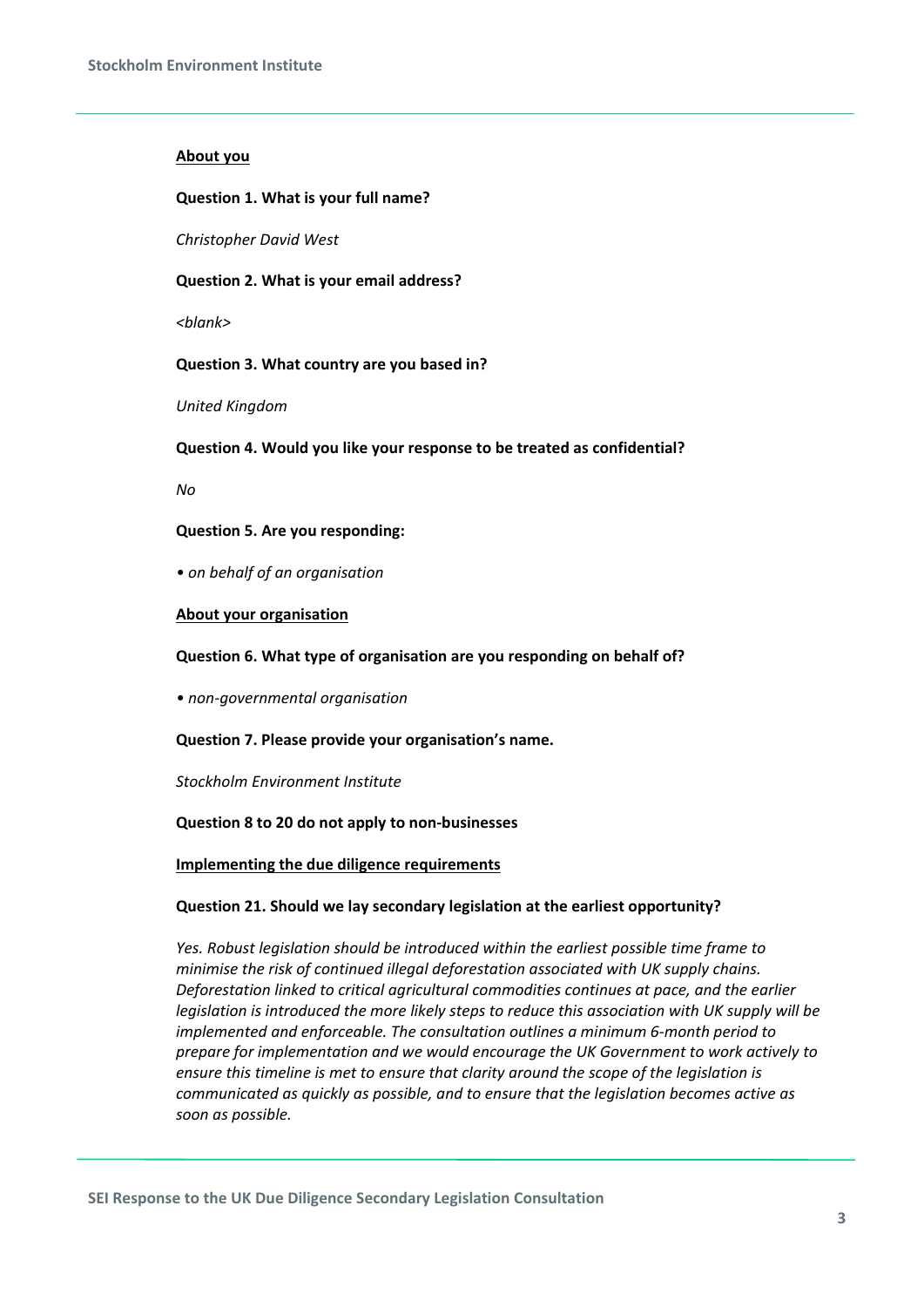*At the same time, the introduction of the legislation needs to be accompanied by robust and transparent monitoring, reporting and verification systems to ensure that objectives are being met and progress can be validated by third parties. In addition, it is vital that the legislation does everything it can to ensure that UK company responses to the legislation do not simply result in dissociation from areas of high deforestation (e.g., South America, South-East Asia, etc.) - with the effect of cleaning the UK´s supply chain but failing to contribute towards reductions in deforestation on the ground. In order to support zero-deforestation within landscapes it is important that concrete steps towards reducing deforestation in regions of production are taken, and not simply a 'pullout' from high-risk regions (which may drive perverse outcomes of exacerbating deforestation by creating a space for less responsible buyers and markets to occupy). Taking steps toward the introduction of a robust system to ensure that the legislation does not risk unintended consequences may require some slight delay to implementation. One option is to stage implementation so that initial due diligence/risk assessments are mandated initially, but with penalties occurring only after a longer timeframe to ensure that mitigation measures, including more detailed traceability data to demonstrate positive engagement in challenging regions - can be put in place before any penalties are imposed.*

# **Question 22. What should we take into account when considering how long businesses have to prepare for regulation before it comes into effect?**

*The legislation as framed will only apply to large businesses, with the resources to rapidly mobilise to conduct risk assessments/due diligence. Many have already engaged in voluntary measures, both in the UK and e.g. across Europe. Therefore, we would encourage regulation to come into effect as soon as practically possible. This legislation is being prepared alongside comparable legislation in the EU and by EU member states, and there is a not-to-be missed opportunity to "raise the floor" on standards and "level the playing field" in as unified and coordinated a way as possible. Doing so will reduce the cost burden, especially for companies operating across multiple markets, while also ensuring that compliant actors do not suffer any unfair competitive disadvantage.*

## **Identifying key commodities in scope**

# **Question 23. Can you provide any further evidence on commodities that drive deforestation? Please provide details here.**

*There is good evidence that certain commodities are key drivers of tropical and sub-tropical deforestation, and those identified in the consultation (beef, cocoa, coffee, leather, maize, palm oil, rubber and soy) are well-established as important. Extending due diligence policy to all these commodities is justified. However, this is not an exhaustive list of commodities that might be considered as 'high risk'. For example, a rapid evidence synthesis of [UK exposure to](https://emeraldopenresearch.s3.amazonaws.com/manuscripts/15396/d754ac69-c12f-4427-8c1e-941bc5261fdc_14306_-_amy_molotoks.pdf?doi=10.35241/emeraldopenres.14306.1&numberOfBrowsableCollections=7&numberOfBrowsableInstitutionalCollections=0&numberOfBrowsableGateways=6)  [tropical and sub-tropical deforestation risk](https://emeraldopenresearch.s3.amazonaws.com/manuscripts/15396/d754ac69-c12f-4427-8c1e-941bc5261fdc_14306_-_amy_molotoks.pdf?doi=10.35241/emeraldopenres.14306.1&numberOfBrowsableCollections=7&numberOfBrowsableInstitutionalCollections=0&numberOfBrowsableGateways=6) highlights atypical commodities such as sugar, pepper and other spices as potentially high-risk (estimates based on land balance methods for allocating deforestation to commodities, from Pendrill et al. 2020). As Defra will also be aware, several commodities appear alongside the more well-established forest-risk commodities and are very important in th[e UK's overall tropical and sub-tropical deforestation](http://www.commodityfootprints.earth/)*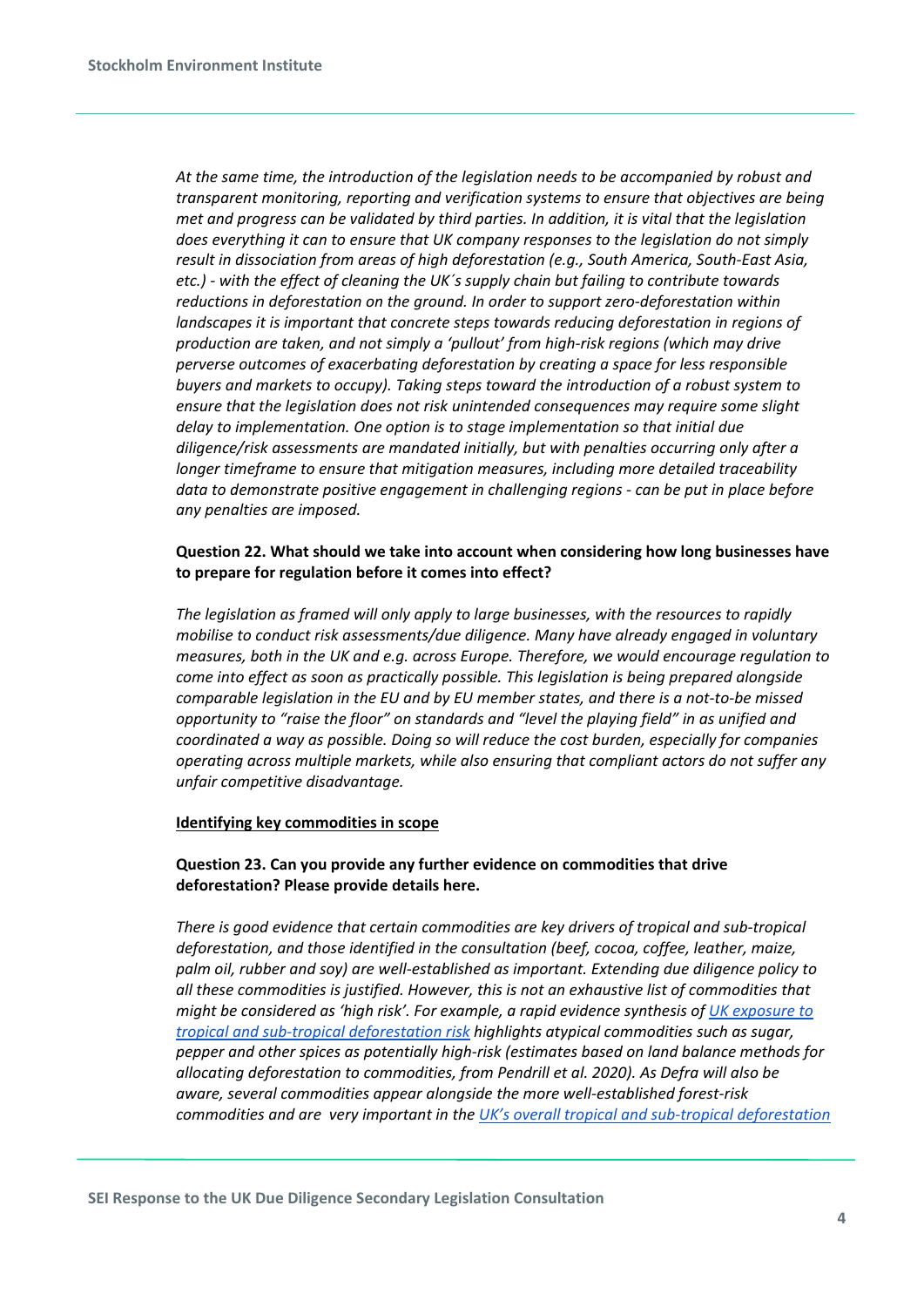*[footprint,](http://www.commodityfootprints.earth/) e.g. rice, beans, cassava. For some of these commodities (e.g. cassava) direct linkages to the UK economy may be relatively small (the consumption-based estimates provided by the JNCC/SEI indicator work include estimates of embedded as well as direct consumptive use) but the fact remains that where such products ARE imported directly for consumption in the UK they may be associated with a high risk of deforestation and therefore should also be considered as part of future due diligence requirements.*

*The legislation should consider not just current deforestation rates, but also historical levels, and potential future commodity expansion, as well as the current threat status of the ecosystems where they are produced. For example, UK exposure to beef is currently the highest risk commodity according to the [UK indicator](https://commodityfootprints.earth/) with much of this exposure likely to be in the form of processed meat products (given the prevalence of domestic or Irish fresh meat in the UK supply chain). Most recent estimates of the beef 'footprint' indicate that deforestation risk has come down significantly from historic levels, but has also been increasing again; a potential warning sign that the dynamics of beef production could easily revert back to a 'high impact' scenario. Likewise, whilst coffee production is associated with relatively low rates of tropical and sub-tropical deforestation compared to e.g. beef, soy, palm oil, they have increased markedly more recently in the available time series (2005-2017), in particular connection with Honduran production. Moreover, many tropical and subtropical highland regions where coffee (and also cocoa) are produced are under particularly high levels of threat. And the loss of one more hectare of forest in these systems will have a much greater impact on loss of ecosystem services and biodiversity than the loss of one hectare from an ecosystem the majority of which has not yet been cleared. These dynamics argue for the inclusion of a broad range of commodities, but also highlight the fact that commodities with stronger or weaker links to deforestation will be very variable across space and time, and criteria for inclusion cannot be limited to an absolute assessment of hectares of conversion, but also need to account for hectares of conversion relative to remaining ecosystem extent.*

*Because of uncertainty in allocating deforestation explicitly to commodity products, policies which only focus on specific commodities are unlikely to adequately address the issues associated with deforestation at landscape scale. For example, attempting to address deforestation in Latin America without taking into account complex dynamics across beef, soy and maize systems is likely to be difficult. The phenomenon of deforestation for initial land use as pasture, followed by inter-cropped soy and maize plantations is not uncommon, and indicates that all three commodities comprise key inter-related drivers of the overall 'deforestation risk'. Ultimately, this argues for two things: a) that due diligence policy should encompass as broad a range of commodities as possible, and that b) any due diligence policy is supported by robust supply-side governance approaches at landscape level which extend beyond direct UK-supply chain concerns.*

#### **Legislative sequencing**

The consultation asks whether to prioritise a slower implementation of due diligence legislation across all proposed commodities, or whether to more rapidly implement a few commodities and introduce others over time. If the latter, what aspects should determine the order of introducing these commodities.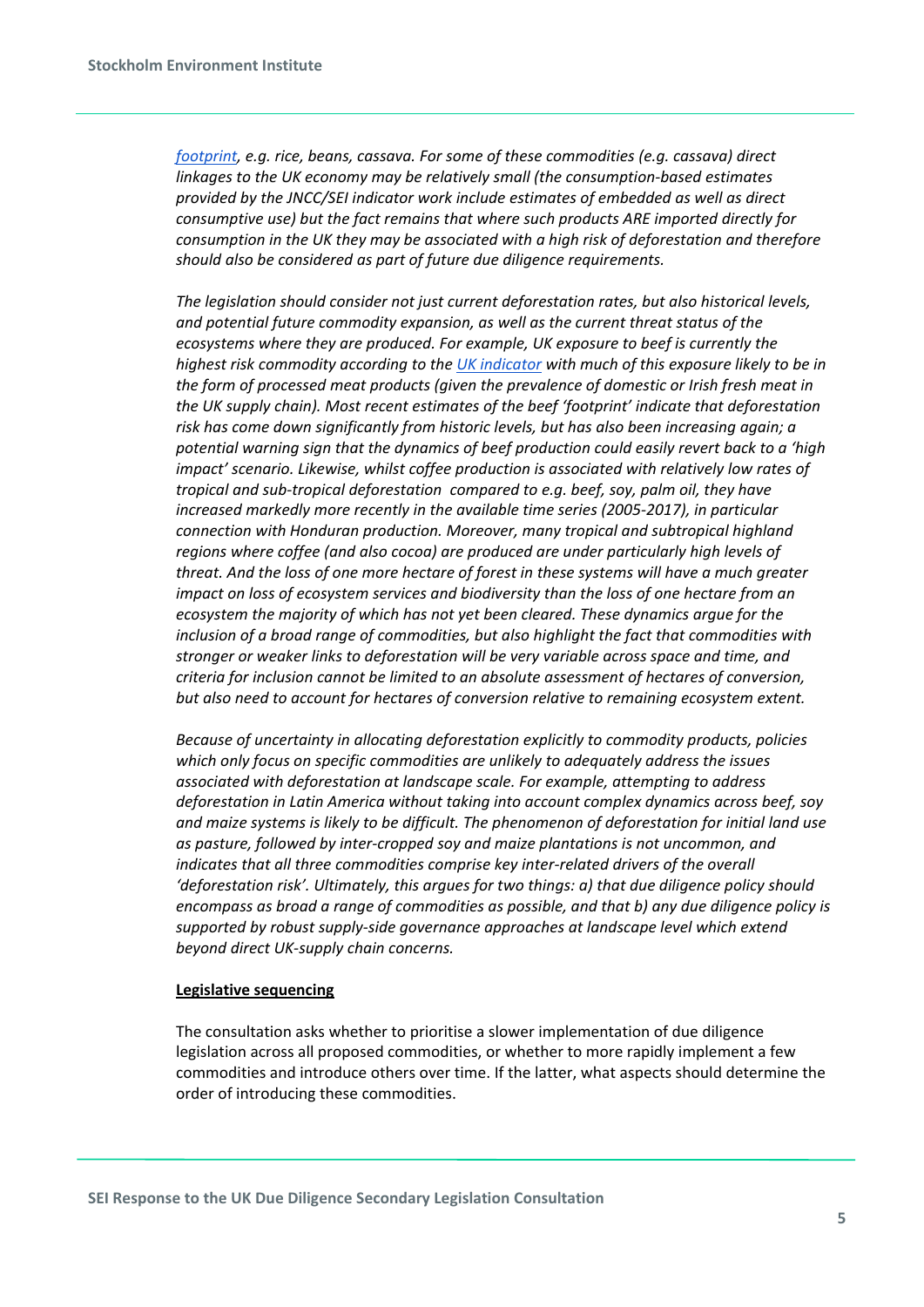**Question 24. Which of the following factors do you think should be considered to determine legislative sequencing? Please tick all that apply and state your reasons.**

- the commodity's impact on global deforestation
- the UK's role in this global deforestation
- ability to deliver effective regulation
- other (please specify)

#### *TICK ALL*

*All the above factors are reasonable when considering how legislation should be staged. However, as discussed, solutions that avoid overlooking important deforestation-risk commodities should be actively pursued, even if this means some staging of risk assessment and enforcement is required. The data and competencies exist to deliver effective regulation.*

*As above, for some important commodities, the UK will have a more or less 'direct' relationship with sourcing regions. The degree to which supply chain relationships are 'direct' is likely an important factor in the ability not just to deliver effective due diligence regulation, but also with regard to the broader objectives of UK policy (e.g. through a partnerships agenda to positively influence the adoption of more sustainable practices in landscapes of production) and in relation to which other countries (e.g. European nations acting as re-exporters to the UK) require engagement to effectively deliver UK ambitions.* 

## **Question 25. What data sources or information should be used to consider the proposed factors?**

*The work of e.g. Pendrill et al. 2020, Trase, and the JNCC/SEI UK Indicator, along with other studies referenced in the consultation documentation, all provide effective datasets to indicate the commodity impact on tropical and sub-tropical deforestation.*

*Additionally, assessment of the underpinning drivers of change in the UK footprint results (e.g. changes in rates of tropical and sub-tropical deforestation, changes in direct trade, changes in consumption etc) have just been commissioned by JNCC and will be delivered by SEI in early-April and will assist in identifying emerging risks and the 'directness' of supply chains.*

*The 'ability to deliver effective regulation' also depends on the ability for the regulation to respond to changing rates of deforestation over time, so that, for example, the scope of legislation can be adjusted. Investment in local yet minimally harmonised deforestation monitoring systems is likely to be critical here as these will help provide near-time information - e.g. through alert systems such as [Mapbiomas](https://alerta.mapbiomas.org/en) alerts - on changing deforestation frontiers which would otherwise be slow to become apparent in e.g. global trade analyses which suffer from time-lags. The UK should therefore seek to support the development and maintenance of such systems.*

*Further active consultation with UK companies would be warranted to assess how due diligence based on legality interacts with existing and forthcoming voluntary measures. The cost/benefit analysis dismisses voluntary measures as likely ineffective at addressing* 

**SEI Response to the UK Due Diligence Secondary Legislation Consultation**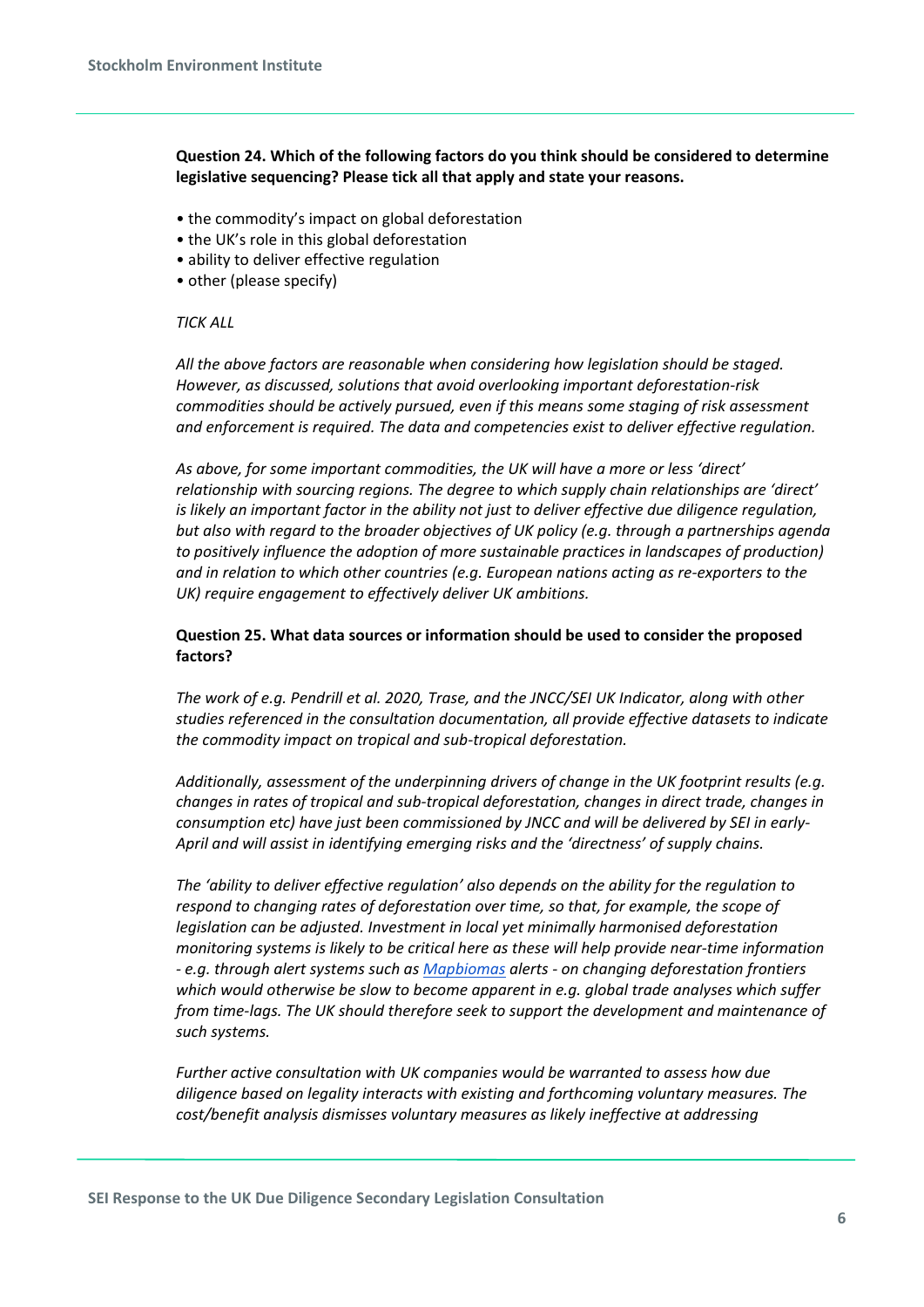*deforestation risk, given past lack of progress, but there is a large assumption inherent in the regulation that a focus on the illegality of deforestation will address deforestation rates. Ultimately, voluntary measures will continue to be an important component of the UK response to deforestation in the absence of due diligence regulation that explicitly focuses on deforestation regardless of legality. Achieving high level goals, including the transition to an agricultural system compliant with 1.5 degree global heating scenario, requires an iterative "ratcheting up" of ambition over time - where regulatory measures (setting a "floor" on standards) and voluntary measures (setting a "ceiling") work in concert to drive a virtuous cycle of improved sustainability outcomes, and improved market access for more sustainable products.*

# **Question 26. Do you have any further comments regarding the order in which we introduce key forest risk commodities?**

*No comments*

#### **First round of secondary legislation**

**Question 27. Which option for the first round of secondary legislation do you recommend? Please state your reasons.**

The options outlined in the consultation were as follows:

**Option 1:** introduce 2 commodities in the first round of secondary legislation Officials estimate this would take 18 to 24 months to come into effect, including a minimum period of 6 months for businesses to prepare for regulation.9 During that time, we would continue to work on how other commodities can be introduced in subsequent rounds, which could follow swiftly.

**Option 2:** introduce 3 to 4 commodities in the first round of secondary legislation Officials estimate this would take 3 to 4 years to come into effect, including a minimum period of six months for businesses to prepare for regulation. As with Option 1, we would continue exploring how to introduce other commodities in subsequent rounds.

**Option 3: Introduce 5 to 7 commodities in the first round of secondary** legislation Officials estimate this would take 4 to 5 years to come into effect, including a minimum period of six months for businesses to prepare for regulation. We could then start work to assess other forest risk commodities for inclusion in scope, including those which may become key drivers of deforestation in the next five years.

#### *Option 3*

*The consultation document argues that the inclusion of multiple commodities would require a longer implementation period because the requirements will need to be tailored to the supply chain of each regulated commodity.*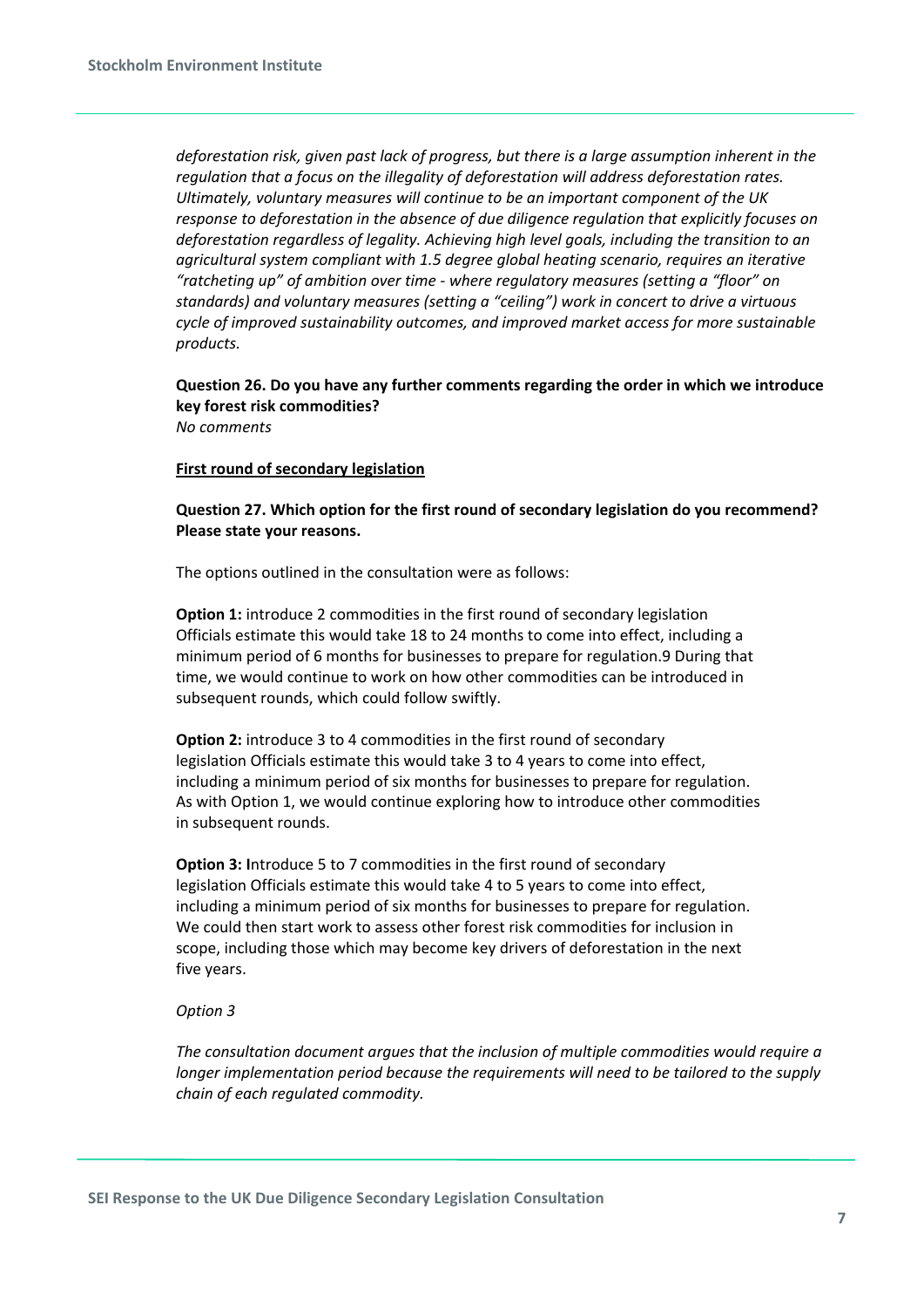*However, it is not clear how Defra has reached this conclusion, given that the key criterion is linked to legality of production. The assumption of five years for implementation cannot, on the basis of the information presented, be taken at face value and has to represent a worstcase scenario. The urgency of this legislation to help meet the UK´s climate and biodiversity targets has been set out at the highest level.*

*It is particularly important to note that all commodities in potential scope of the legislation will require essentially the same two steps of risk assessment, underscoring a high level of costsaving and synergy:*

*1. Identification of the origin of materials; 2. Assessment of whether production has taken place in compliance with local laws.*

*Step 1 is more or less complex for a business to assess depending on the commodity involved (although many datasets needed to achieve this, such as trade and shipping data, are common), but we are unclear how this would affect the requirement to 'tailor' the legislation as standard protocols for assessment could be developed which are commodity agnostic and/or require minimal adjustment.*

*Step 2 is (with very few exceptions e.g. sugarcane is historically not allowed in the Amazon) agnostic of the commodity itself, and assessment would need to take place across production landscapes which may be associated with multiple commodity-production systems. Again, therefore, we are unsure of why 'tailoring' of the legislation to each commodity is expected.*

*We believe therefore that, 'Speed of implementation' thus primarily relates to the additional volume of information required to demonstrate compliance with multiple commodities. Businesses handling multiple commodities would therefore need to invest more resources, but we don't believe that this would be a barrier to timely implementation. To the contrary, an upfront investment now to address the requirements of achieving compliance for all high forest-risk commodities would represent a significant economy of scale in the long-term.*

*Additionally, the consultation documents suggest 18-24 months for implementation for two commodities, but an additional 18-24 months for the implementation of a further two commodities. It seems highly unlikely - if not inconceivable - that inclusion of one to two additional commodities would require the same implementation-period as the initial two, given efficiencies in the process (including investments in common information systems that are required for any commodity) that would be achieved in any 'first round'.*

*Furthermore, we consider the stated benefit of 'ability to learn lessons' is unsubstantiated in this context. The longer legislation is delayed, the more deforestation is likely to occur, the fewer experiences there will be of implementation in practice. Adopting regulation across multiple commodities, and undertaking monitoring, evaluation and learning across the commodity landscape as a whole, will be a much more informative process for policy improvement (and will increase levels of transparency; allowing more effective ongoing risk assessment) than delaying implementation in the hope that lessons will be learnt from a selected group of commodities.*

**SEI Response to the UK Due Diligence Secondary Legislation Consultation**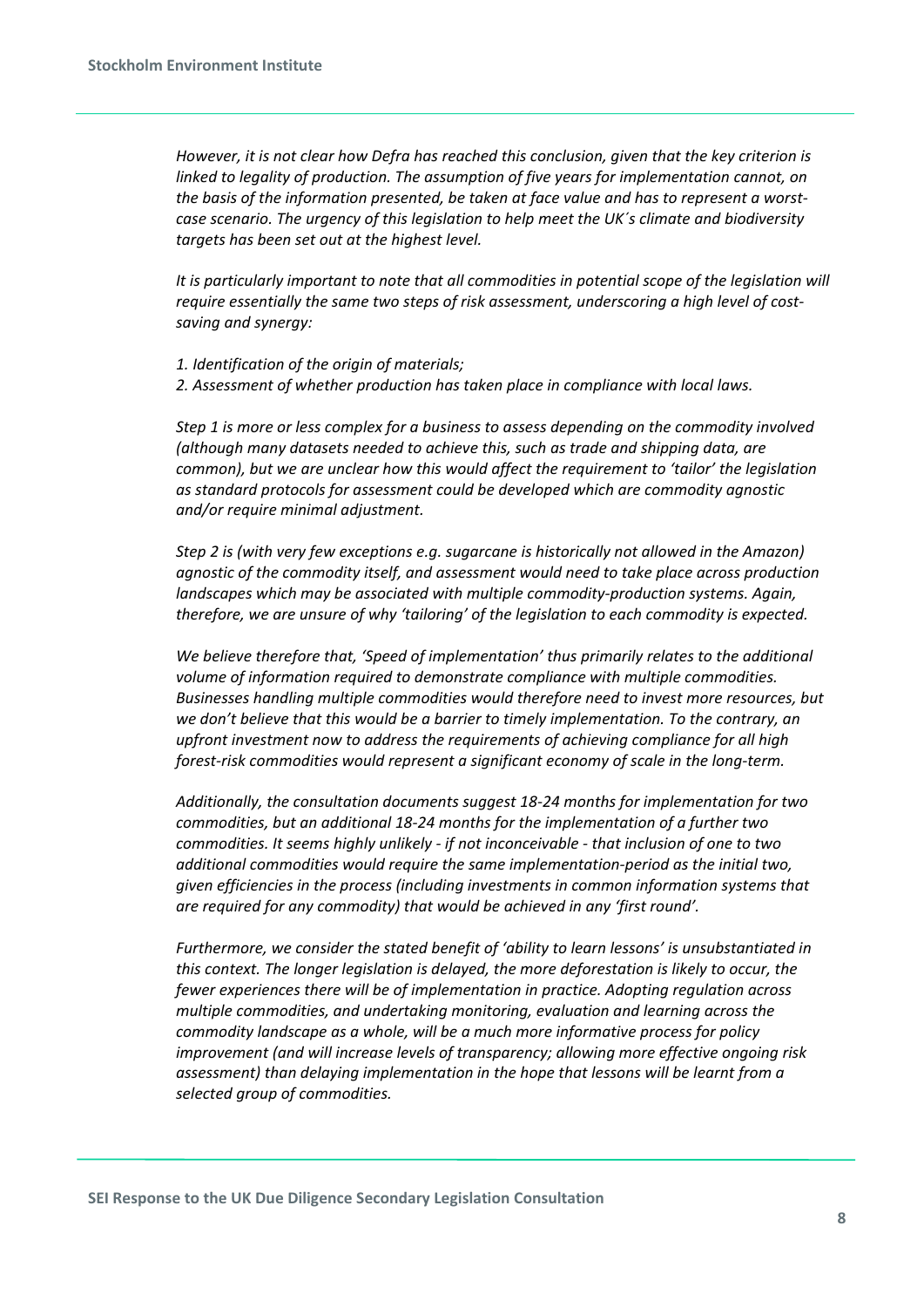*Finally, as above, land use dynamics are complex, and variable by production region. Maizesoy-beef complexes in Latin America are more effectively tackled by a holistic - systems approach than an isolated focus on single-commodity solutions.*

*With this in mind, our recommendation is for a substantially expedited version of Option 3 to be actively pursued if the objectives of the legislation are to be met. This should not be on a timeframe of four-to-five years, but should be adopted on a much faster timeframe, even if certain aspects of the regulation (e.g. penalties) require longer to fully enforce. If Defra is able to provide concrete evidence that a more tailored commodity-specific approach to inclusion of commodities requires longer timeframes, then on balance, however, it is important to get started as quickly as possible with as many commodities as possible. Even here, however, it would seem that as a MINIMUM, soy, palm and beef should be included in the first round given their overall importance to the estimated UK footprint. However, coffee and cocoa in particular would also be important commodities to bring into scope, given their rankings in the UK's deforestation footprint and - for example - the important role the UK plays in the trade and processing of these higher-value commodities.*

# **Turnover definition**

**Question 28. Should businesses fall in scope of the requirements if they exceed the turnover threshold in the previous financial year?** *Yes*

## **Regulating UK based businesses that have operations in the UK**

## **Question 29. Should we use UK turnover as the metric to capture UK based businesses?**

*No. Global turnover should be used as a metric to capture companies in scope. The main arguments for including a financial turnover threshold at all is that these companies are likely to be handling the bulk of the UK-linked material and that they will have the resources to respond effectively to the regulation. Global incorporated companies with turnover which would qualify them as 'large' businesses would have the financial resources available to respond to the regulation. These companies may well also be associated with UK subsidiaries with low UK turnover but handling significant volumes of material in the UK, given the way financial transactions take place linked e.g. to commodity trade. If the objective is to robustly include a significant portion of the UK supply chain, then global turnover should be used. This will also encourage a more uniform implementation of comparable measures across other consumer markets, ultimately lowering the business costs and improving the on-the-ground impact of any UK measures.*

## **Regulating non-UK based businesses that have operations in the UK**

**Question 30. Which of the following metrics should be used to regulate the UK operations of businesses that are based outside of the UK under due diligence legislation? Please state your reasons.**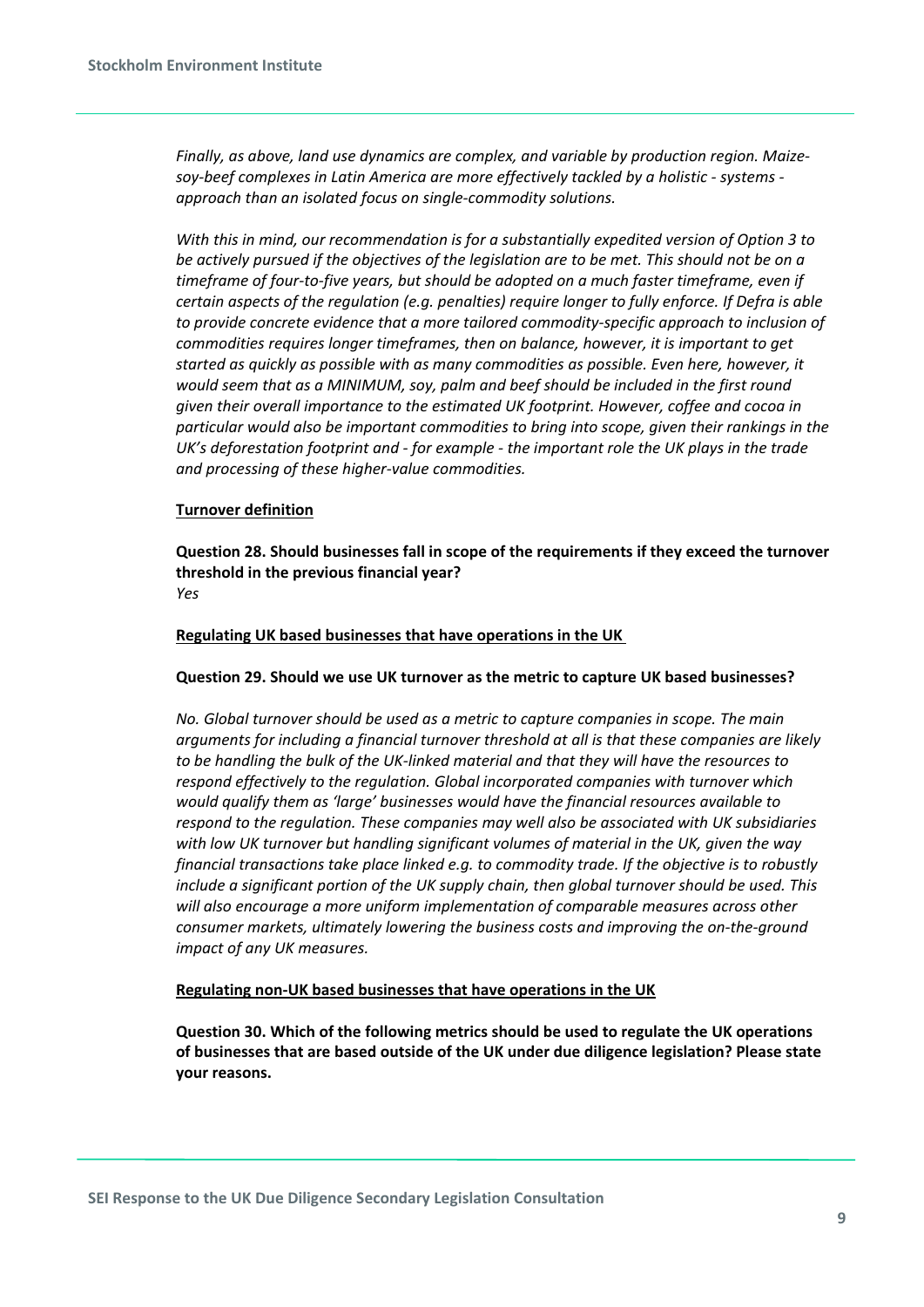For the purposes of this question, we are asking about businesses whose headquarters are not in the UK, but which have commercial activities in the UK. This could be either without a UK-registered business, or through a small or medium sized UK-registered business.

- option 1: turnover related to UK activity
- option 2: global turnover
- other (please specify)

## *Option 2*

*Following the same logic as the previous response, Option 2 is the most appropriate/robust solution. However, Defra might also consider whether or not it is feasible to include ANY foreign company placing material on the UK in the scope of the legislation. If they are not a UK-based company then concerns about disproportionate impacts to UK small businesses does not apply, and this would robustly ensure that any company wishing to place materials on the UK market is in compliance with the objectives of the regulation.*

**Question 31. Can you provide any data or information that will help identify potential businesses in scope based outside the UK? Please provide details for your answer.**

#### *No*

## **Turnover threshold level**

**Question 32. Which of the following factors should be considered when setting the turnover threshold level? Please tick all that apply and state your reasons.**

- policy impact
- burden on business
- deliverability
- other (please specify)

## *Other*

*We don't believe that any large company has sufficient justification to be excluded from the regulatory requirements, i.e. any large company (>£36m) should be in a position to conduct due diligence, particularly if costs are in line with those obtained for Defra's cost/benefit analysis. Ultimately, the more companies that are included in the regulation, the more impact the regulation will have, given that turnover is anyway likely to be an imperfect proxy for the volume of material being handled.*

**Question 33. For each of the following commodities, please tick where the turnover threshold for inclusion of UK based businesses should be set.**

## **For each commodity options are:**

- £50 million
- £100 million
- £200 million
- Do not know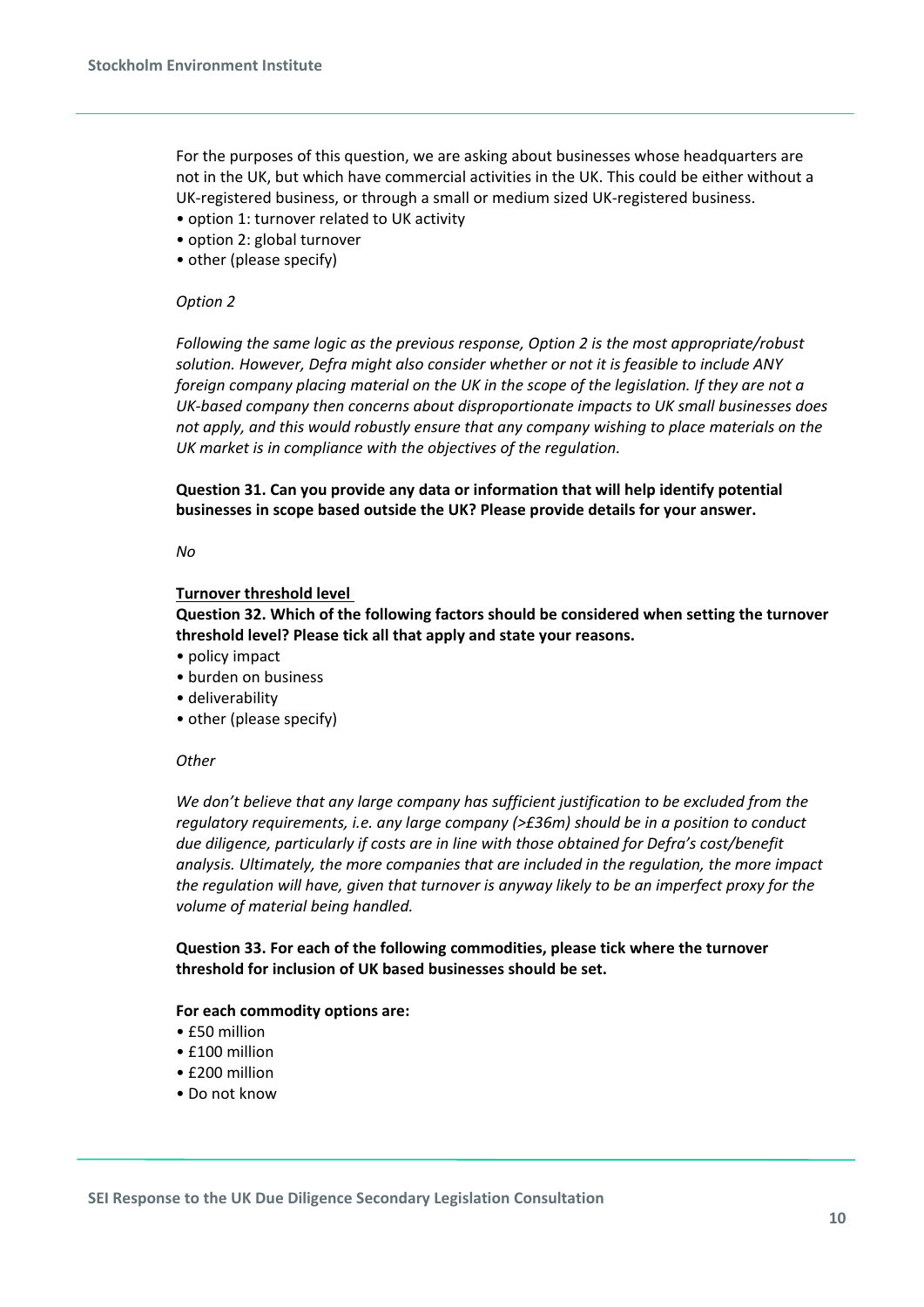*£50 million for all (but see comment below)*

#### **Question 34. Do you have any further comments regarding businesses in scope?**

*We recommend a £36m threshold in accordance with the definition of large business set out in the primary legislation. It is appropriate to include as many companies as possible, and there is an imperfect relationship between turnover and the mass handled by companies with different turnovers (given the variety of business models associated with commodity handling, processing or sale).*

*According to the impact assessment, setting a £100m threshold would exclude, in comparison to the £50m threshold, approx 40% of large businesses who may be handling commodities in scope. Setting a £200m threshold would exclude approx 60%. These percentage drop-offs appear broadly similar across all commodities assessed. No assessment was made of the number of companies that might fall in the £36m-£50m bracket, but this is likely to also be a significant number. We are aware that 'Earthsight' have conducted analysis across financial turnover and total import volumes that suggests that several important traders may be excluded from the regulation unless as low a threshold as possible is adopted.*

**Question 35. Should we set a single exemption threshold for each regulated forest risk commodity, combining raw commodity use with derived commodity use?**

*No.*

*Any exemption thresholds should be conducted on the basis of risk assessment; different products are associated with different risks of deforestation per unit production (including via different yields - e.g. soy ~3 tonnes/ha vs maize ~7 tonnes/hectare), which may also vary widely by sourcing location. Sourcing regions will be particularly important in determining the overall levels of deforestation associated with production and the relative impact of each unit of deforestation for the conservation status of the ecosystem or biome in question. As a result, a more adequate threshold-setting mechanism should involve assessment of the source region in addition to the commodity-specific volume handled. The importance, however, of more informed threshold setting (i.e. that based on sourcing location) depends also on the tonnes postulated for the threshold; if these are high then regionally-specific information becomes more important than if they are low.*

**Question 36. Should businesses be able to use conversion factors to estimate the volumes of commodities used in the supply chain to understand whether they can be exempt from due diligence requirements? Please state your reasons.**

*Yes*

*If thresholds are to be adopted, then conversion factors represent possibly the only reasonable way to assess volumes used. The alternative would require assessment steps in the supply chain (which would undermine the rationale for the thresholds).*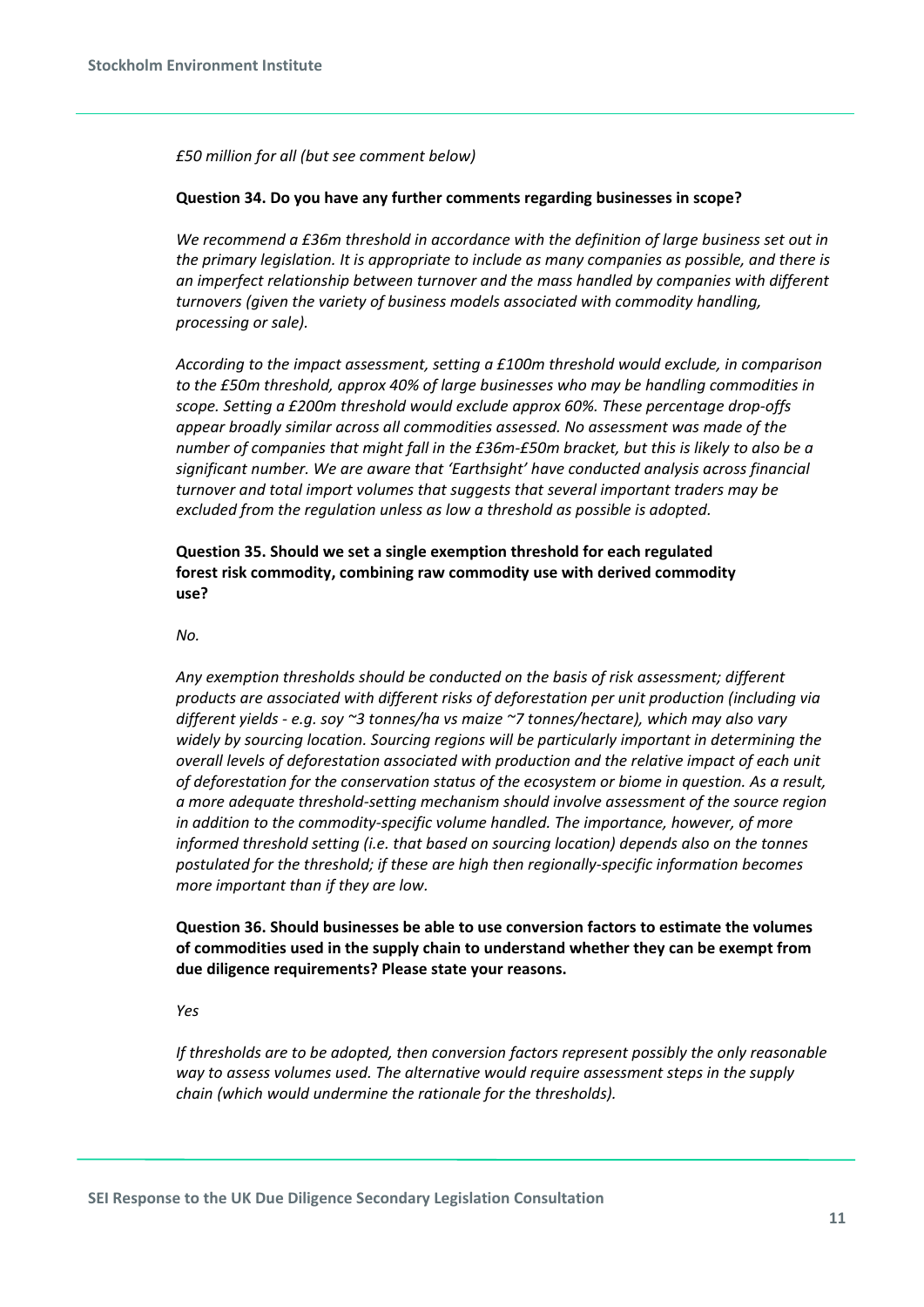*Given uncertainty in conversion factors, a precautionary approach should be adopted, however, to avoid the use of unrealistically low conversions and therefore underestimates of exposure.*

**Question 37. Should we use the proposed approach for businesses to understand whether they could be exempt? Please state your reasons.**

*No.*

*The proposal is for the business to have flexibility to adopt their own method, and that this will be assessed as to whether or not it is 'reasonable'. The suitability of this approach is therefore wholly dependent on the authority's capacity to assess whether the method is 'reasonable' which is likely to require specific technical expertise and resourcing, and is potentially open to challenge. Furthermore, it does not provide a level playing field for companies in potential scope of the regulation. A simpler, and likely more robust, approach is to specify the conversion factors and methodological steps that should be adopted if a company wishes to claim exemption from the regulation.*

**Question 38. Which of the following factors should be considered when setting the exemption threshold level? Please tick all that apply and state your reasons.**

- policy impact
- burden on business
- deliverability
- other (please specify)

*Other*

*None of these factors appear particularly important when determining a tonne-based threshold that might exempt large companies from the regulation. For policy impact, companies handling materials at a relatively high volume across many product lines may have less influence than a company handling lower volumes in a single line. The burden on business will also depend on the distribution of the supply chain and not the overall volume. Likewise, the 'deliverability' of the policy is likely associated more with the robustness and efficiency of the processes which would apply to all companies in scope, rather than specific numbers. Having fewer companies in scope risks undermining the stated purpose of the policy to reduce deforestation linked to UK supply, and to production landscapes in general.*

**Question 39. For each of the following commodities, please tick the scale at which the exemption threshold level should be set.**

## **For each commodity options are:**

- 1 tonne
- 10 tonnes
- 100 tonnes
- 1000 tonnes
- Do not know

*Do not know*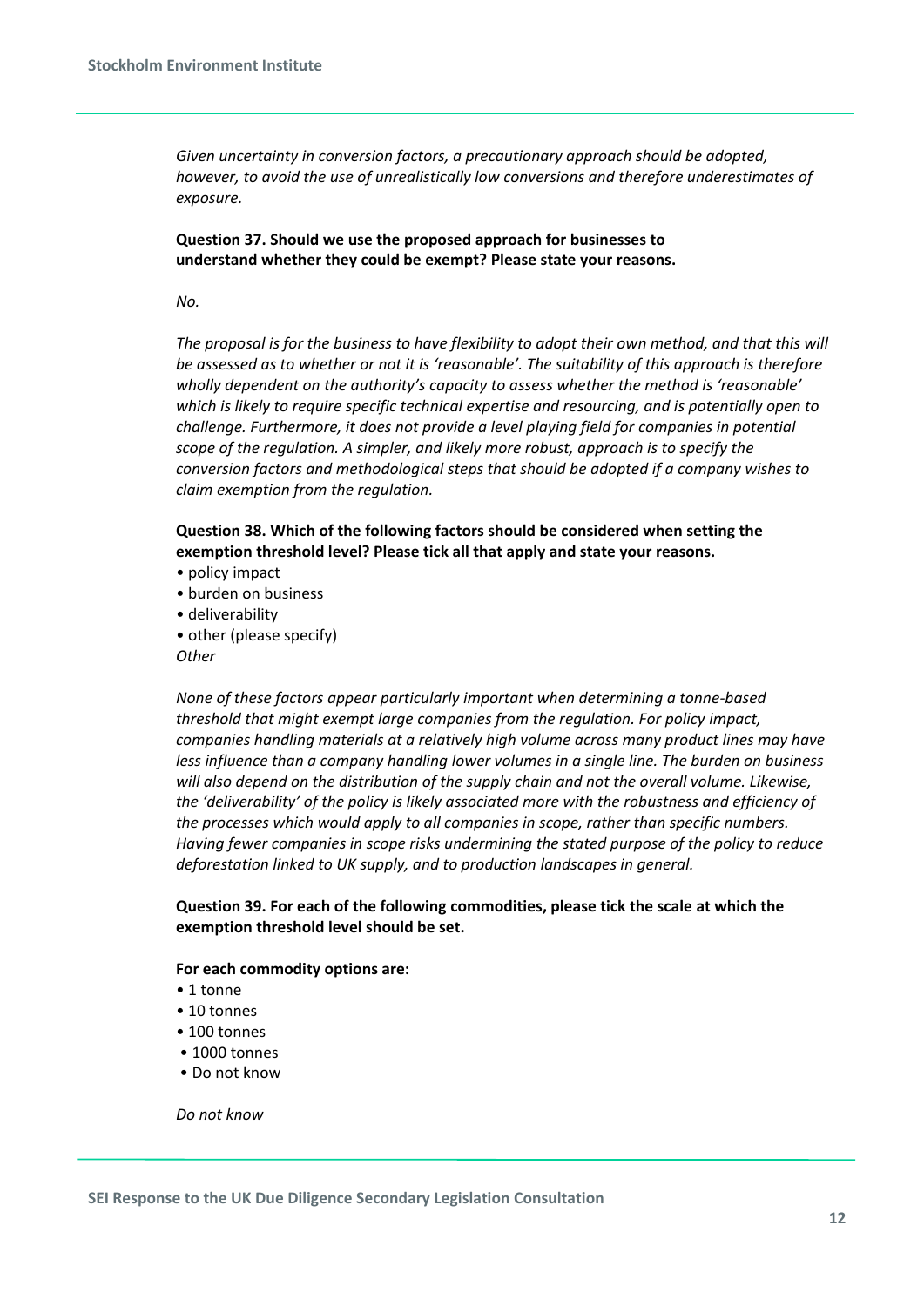# **Question 40. Please provide reasons for the scale selected for each commodity in Question 39.**

*As stated above, the level of risk will be determined by a combination of volume handled and origin. Whilst it is possible to roughly estimate how much production per year can result from 1 hectare of deforestation (e.g. ~3 tonnes of soy, ~7 tonnes of maize, 225kg of beef based on indicative numbers from Trase), determining commodity-specific thresholds is highly subjective without taking the deforestation rates in places of origin into account. Furthermore, if the legislation was to expand to a broader set of commodities in future (e.g. mineral products) providing robust and comparable thresholds for inclusion/exclusion will likely only become more and more problematic and administratively burdensome.*

## **Question 41. Do you have any further comments on the exemption?**

*No*

*Questions 42-44 are for businesses only*

## **Risk mitigation level**

**Question 45. Should businesses in scope be required through secondary legislation to 'eliminate risk or reduce risk to as low as reasonably practicable'? Please state your reasons.**

*Yes*

*Additionally, the guidance provided to companies on what is 'reasonable' should be reviewed regularly and based on an assessment of best practice across relevant sectors and changing conversion dynamics on the ground. It would be reasonable also for risk mitigation to reflect particular characteristics of company supply chains, such as the overall volume handled, the particular sourcing patterns involved and the position of the actor in the supply chain. Assessment of risk associated with indirect supply chains should be in the scope of what is 'reasonable' but given potential complexities involved in this aspect of risk assessment it is reasonable to expect iterative improvement over time, and companies should be strongly incentivised to bring both direct and indirect components of their supply chain into the scope of 'reasonable' assessments. Furthermore, review and revision of what is 'reasonable' for companies should inform any future changes to the legislation, including - for example reducing any thresholds adopted in its first iteration and/or increasing commodity coverage.*

## **Question 46. Which of the following should we provide information on in guidance to support businesses to establish effective due diligence systems? Please tick all that apply and state your reasons.**

- what is required of eligible business to comply with regulations
- examples of best practice to support businesses in improving their systems
- metrics and indicators to help assess where there are low, medium, or high risks of illegal land use and ownership

**SEI Response to the UK Due Diligence Secondary Legislation Consultation**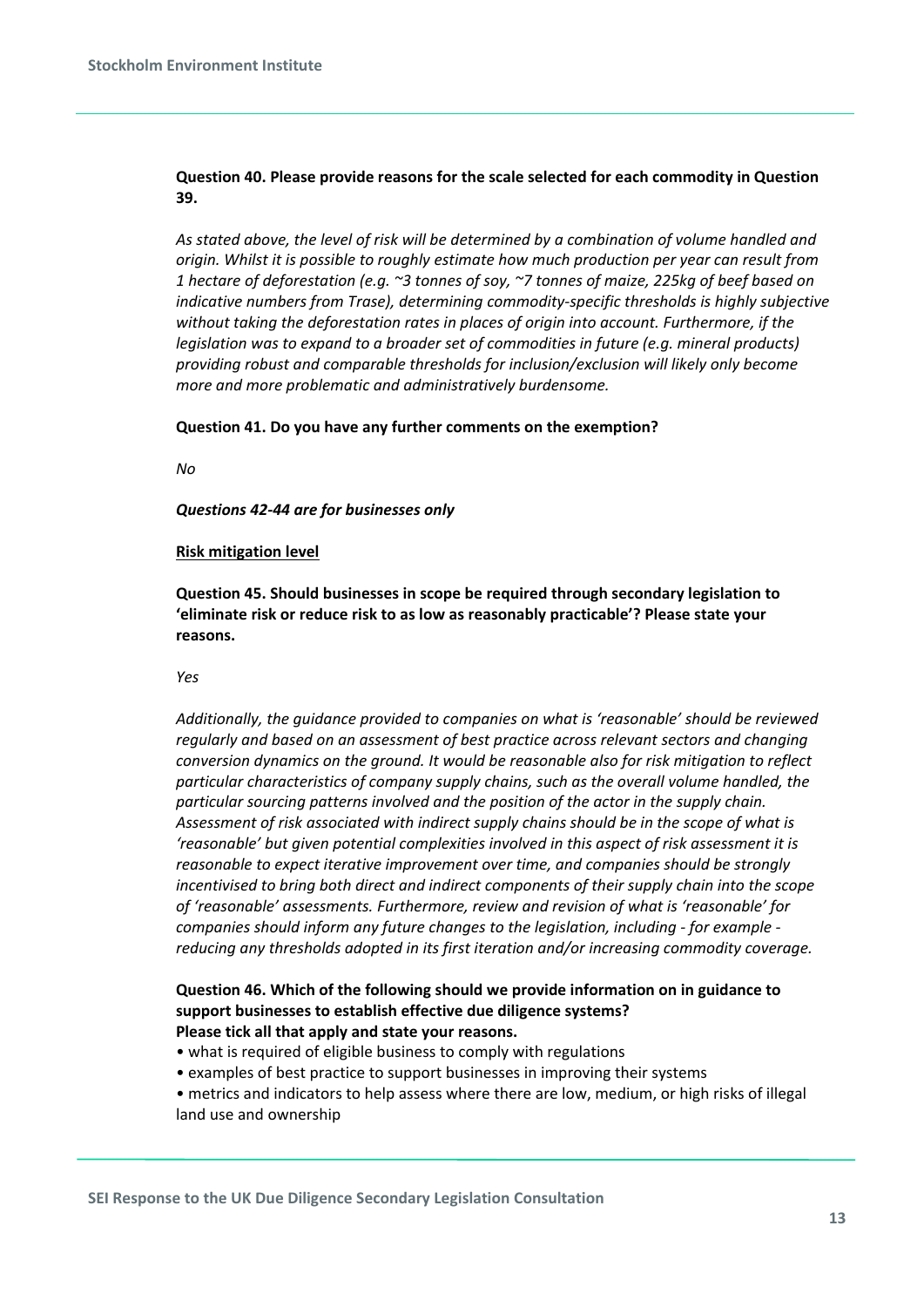- methods that businesses may use to assess and mitigate risk
- available resources to help understand legal frameworks in producer countries
- other (please specify)

#### *All of the above.*

*Also - platforms/multi-stakeholder partnerships via which they can engage to improve best practice e.g. UK Roundtables, UK Soy Manifesto, CGF Forest Positive Coalition.*

*Also - advice on how UK regulation and processes may interact with legislation in other countries introducing due diligence (e.g. EU).*

#### **Certification schemes and standards**

This refers to certification schemes such as Fair Trade or other schemes potentially appropriate for demonstrating compliance.

**Question 47. Should we set out in guidance how businesses may use existing certifications and standards to help meet the due diligence requirement? Please state your reasons**

*Yes. Businesses will require careful guidance in the selection of appropriate standards to ensure consistency against compliance requirements.*

**Question 48. Which of the following criteria should we set out in guidance to support the use of existing certification schemes and standards? Please tick all that apply and state your reasons.**

- proof of legality
- chain of custody
- robustness
- transparency
- other (please specify)

#### *All of the above*

*Depending on the certification model in question, it could be viable to use certification as a mechanism to demonstrate compliance. It is likely, however, that the only model that could guarantee compliance with legality would be based on a segregated, Identity Preserved (IP) system. Mass-balance would not likely provide legality-based assurances unless accompanied by additional traceability information showing that any "mix" is coming from equally low risk regions. It cannot, as has been suggested, assure the legality of a portion of material with the other portion needing additional due diligence. For example, bulk shipments of grains may comprise 70% certified and 30% uncertified material. The only way of determining the legality of any of the uncertified 30% material would be to conduct traceability assessment of 100% of the material's origin, due to the bulking processes involved. This would negate the utility of mass-balance certification in demonstrating compliance. Regionalised credit-based certification schemes, as well as clean supplier certification systems, may provide some*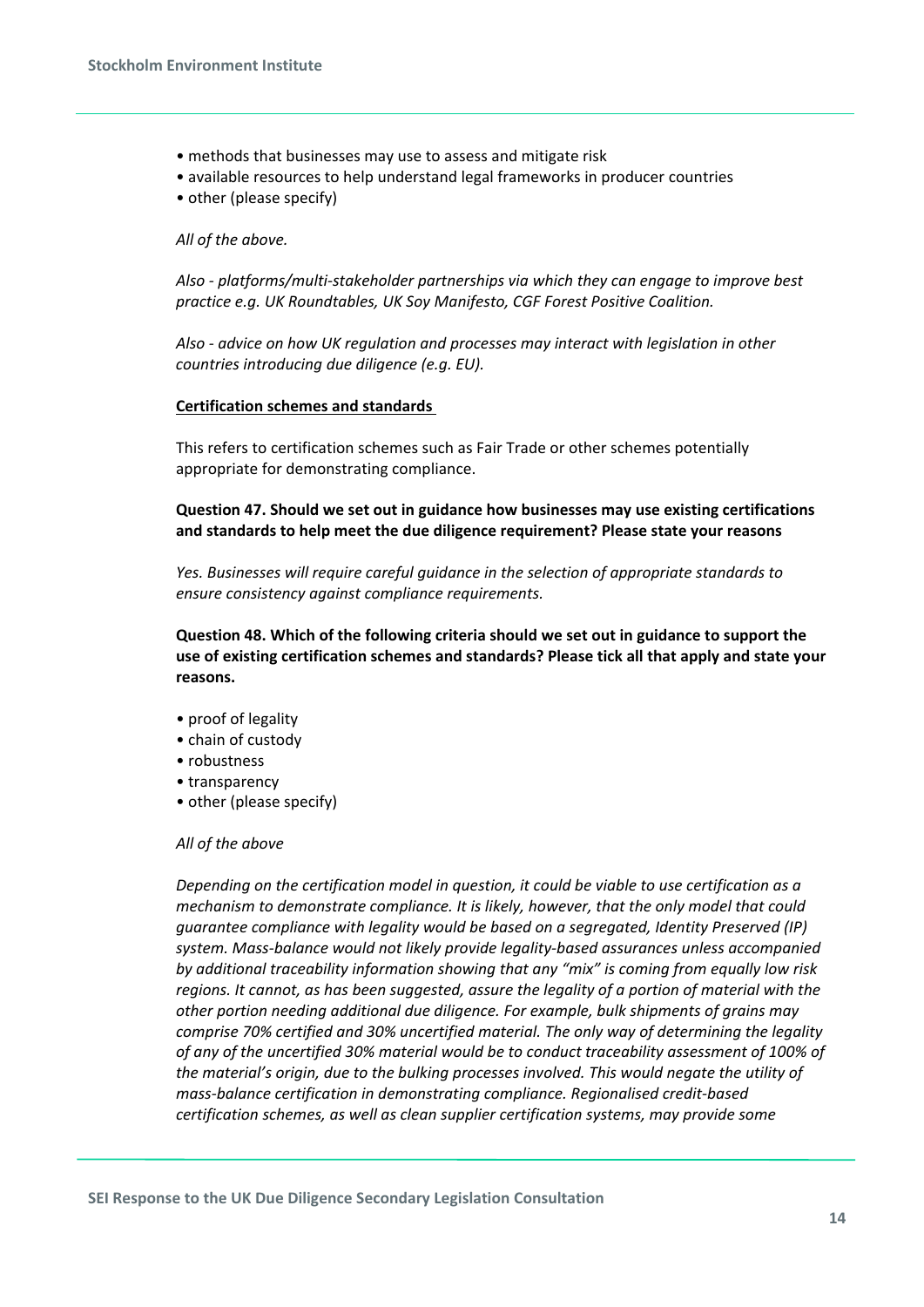*assurance, if it can be demonstrated that any and all material from the region/supplier is produced in compliance with the law, but without such assurances such schemes are also likely problematic.*

#### **Further evidence to inform due diligence system requirements**

**Question 49. Please provide any relevant evidence on current business practices, methods, and metrics available to assess and mitigate risk.**

In particular, we are interested in further evidence on:

• what indicators or metrics can be used to help assess the risk of illegal land use and ownership at the national and sub-national level

• what methods are in use or development to help assess whether commodities have been produced on land legally owned and used, including any challenges associated with particular methods

• what resources are currently available to help understand legal frameworks in producer countries

• how long would it take to shift to legally assured supply chains for the commodities and derivatives you use

*Defra is already aware of the UK indicator work and Trase platform that provide effective mechanisms for conducting risk assessments across scales. It is recommended also that Defra follows developments in new and existing initiatives such as the Accountability Framework Initiative - especially, Consumer Goods Forum Forest Positive Coalition, Soft Commodities Forum, and UK Soy Manifesto, that are all at various stages of developing monitoring, reporting and verification systems for deforestation-risk commodities.*

*The Trase team is developing a 'relative risk threshold' based methodology for assessing subnational locations of high deforestation risk in general (not just illegal deforestation). This has been initiated in conversations/collaboration with AFi, CGF, SCF, ProForest, the UK Soy Manifesto and French SNDI platform. We would be happy to share approaches and look at further improvements with Defra at an appropriate juncture.*

**Question 50. Can you provide any evidence on the cost of carrying out due diligence? Please provide details including how this relates to business size.**

*No*

**Question 51. Can you provide any evidence on the cost of carrying out due diligence for specific commodities? Please provide details about your answer.**

*The cost of due diligence is likely to vary according to the 'directness' of the supply chain. Analysis by Trase suggests that a large portion of the supply chains of many commodities is made up of [indirect sourcing](https://agrirxiv.org/search-details/?pan=20210399227) whereby e.g. traders have incomplete traceability. Traders assessed in this analysis frequently source 40% or more (sometimes all) material indirectly via local intermediaries. This is a significant blind spot that will require some financial investment to overcome.*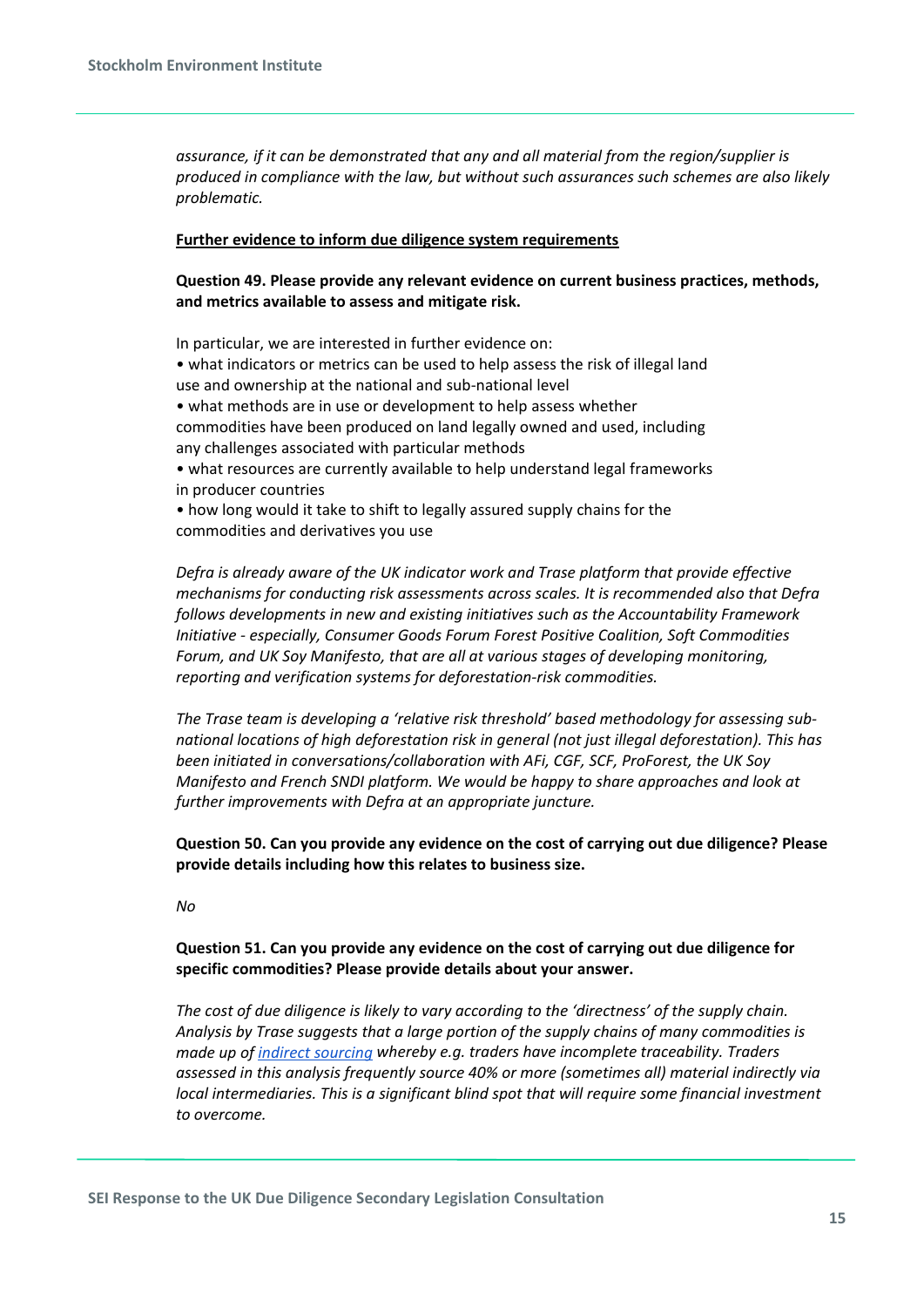*Additionally, some data environments are inherently poorer than others, collection of information linked to supply chains in certain regions (e.g. smallholder production systems in Africa or South East Asia) is likely to be more challenging than where supply chains are dominated by industrial farming (e.g. Brazil).*

*If certification can be adopted as an effective mechanism to ensure legality, then this would reduce costs associated with traceability.*

**Question 52. Can you provide any evidence on the benefits to businesses of conducting due diligence for specific commodities? Please provide details about your answer.**

*[Analysis by SEI](https://www.foodsystemresilienceuk.org/wp-content/uploads/FSR-soy-demand-chains_NOV21.pdf?utm_campaign=Weekly%20newsletter%20of%20Environment%26Trade%20News%20%28%40ETradeNews%29&utm_medium=email&utm_source=Revue%20newsletter) for the UKRI Global Food Security (GFS) programme identifies deforestation-risk supply chains as a key concern for the UK supply chain, given the significant reputational pressures involved. As a result, companies have called for UK policy to extend beyond legality (something that in [our response to primary legislation,](https://cdn.sei.org/wp-content/uploads/2020/10/uk-due-diligence-deforestation-legislation-sei-response.pdf) SEI also supported. This is indicative of the clear incentive and reputational benefits for companies in the UK to respond to the incoming regulation. Indeed, several companies commit to action above and beyond the requirements of the UK legislation, further demonstrating the benefits involved, and justifying rapid movement by the UK Government to further strengthen the legislation in the near future. Deloitte produces a regular survey on reputation, which suggests that CEOs rank reputational risk among the top risks to their businesses. Weber Shandwick produced a [report in 2020](https://www.webershandwick.com/wp-content/uploads/2020/01/The-State-of-Corporate-Reputation-in-2020_executive-summary_FINAL.pdf) that concluded that, on average, business reputation could account for more than 60% of the market valuation of a company.*

**Question 53. If you answered Question 52, can these benefits be quantified? Please provide details about your answer.**

#### *No response*

**Question 54. Can you provide any evidence on the costs to consumers of businesses conducting due diligence? Please provide details about your answer.**

*Analysis in the [GFS brief](https://www.foodsystemresilienceuk.org/wp-content/uploads/FSR-soy-demand-chains_NOV21.pdf?utm_campaign=Weekly%20newsletter%20of%20Environment%26Trade%20News%20%28%40ETradeNews%29&utm_medium=email&utm_source=Revue%20newsletter) suggested that costs associated with impacts to the soy supply chain (e.g. changes in prices) would be likely to be absorbed initially within the supply chain, given the competitive nature of UK retail. This analysis focused on short term shocks, and it is perhaps reasonable to expect some costs to be passed to consumers in the longer term, although this would ultimately represent a relatively small/marginal increase in the total product cost. Given that several retailers have already voluntarily attempted to conduct risk assessments/due diligence on supply chains (e.g. via the Retail Soy Group) evidence should be available to inform the potential costs involved.*

## **Annual reporting**

It is envisioned that an annual report by the regulatory authority will be published. The specifics of what information should be included in this report and be made publicly available are asked for in this section of the consultation.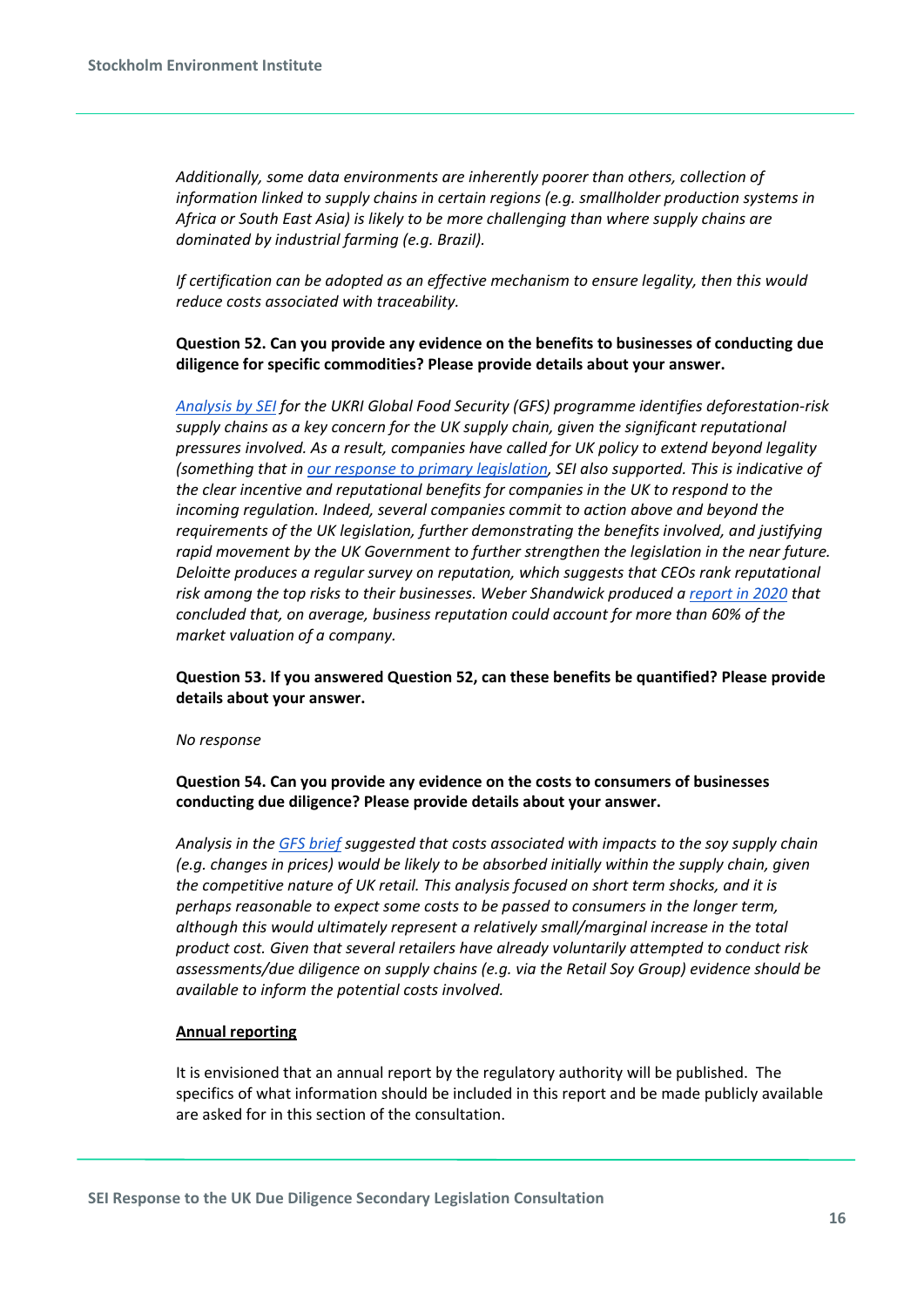# **Question 55. What should businesses be required to report on to enable a regulator to identify areas for further scrutiny?**

*It will be important to ensure that reporting requirements are aligned with best practice defined via other mechanisms (e.g AFi and UK Soy Manifesto systems, to name two). In particular, the AFi'[s Common Methodology for Assessment of Progress Towards Deforestation-](https://accountability-framework.org/how-to-use-it/resources-library/common-methodology-for-assessment-of-progress-towards-deforestation-free-supply-chains/)[Free Supply Chains](https://accountability-framework.org/how-to-use-it/resources-library/common-methodology-for-assessment-of-progress-towards-deforestation-free-supply-chains/) represents an important guidance document for reporting, with which alignment should be sought to ensure the scale-up of best-practice on disclosure and monitoring.*

*Overall though, to demonstrate compliance with the regulation, companies should be required to report on:*

- *The HS (or other, equivalent, standardised) code of the commodity being imported into the UK;*
- *The volumes of commodities-in-scope utilised;*
- *The nature (i.e. a description) of environmental legislation in source regions, and evidence that sourcing is conducted in compliance with these laws, including the origin of commodities to the finest resolution possible/necessary to demonstrate compliance;*
- *Evidence that volume/origin information has been robustly assessed (e.g. via chain of custody reports, bills of lading, etc)*
- *The nature of their material use (e.g. direct/indirect sourcing, material embedded in product lines etc);*
- *Quantification of the portion of material use which cannot be identified to source and therefore verified as legal. In the absence of full traceability, as much information on the sources of production as possible should be provided, to assist with determining likely levels of risk and/or the prevalence of indirect supply in sourcing patterns;*
- *Any methods/assumptions used to determine quantities, origin and/or risk of illegality.*
- *Steps being taken to reduce uncertainty in assessments;*
- *Any high-risk supply chains identified and mitigation measures in place;*
- *Any certification used to demonstrate compliance.*

*In addition, companies should be strongly encouraged to report on:*

- *The presence of and/or steps to mitigate any risk of legal deforestation in their supply chains;*
- *The dynamics of territorial deforestation linked to their source regions, whether or not linked to agricultural commodity production;*
- *Steps being taken to support deforestation-free landscapes from which they are sourcing.*

# **Question 56. Should non-commercially sensitive information about businesses' due diligence exercises be made public to increase sector transparency and accountability?** *Yes*

*A stated broader objective of the legislation is to promote deforestation-free supply chains and deforestation-free production landscapes. Public disclosure of practice is likely an effective*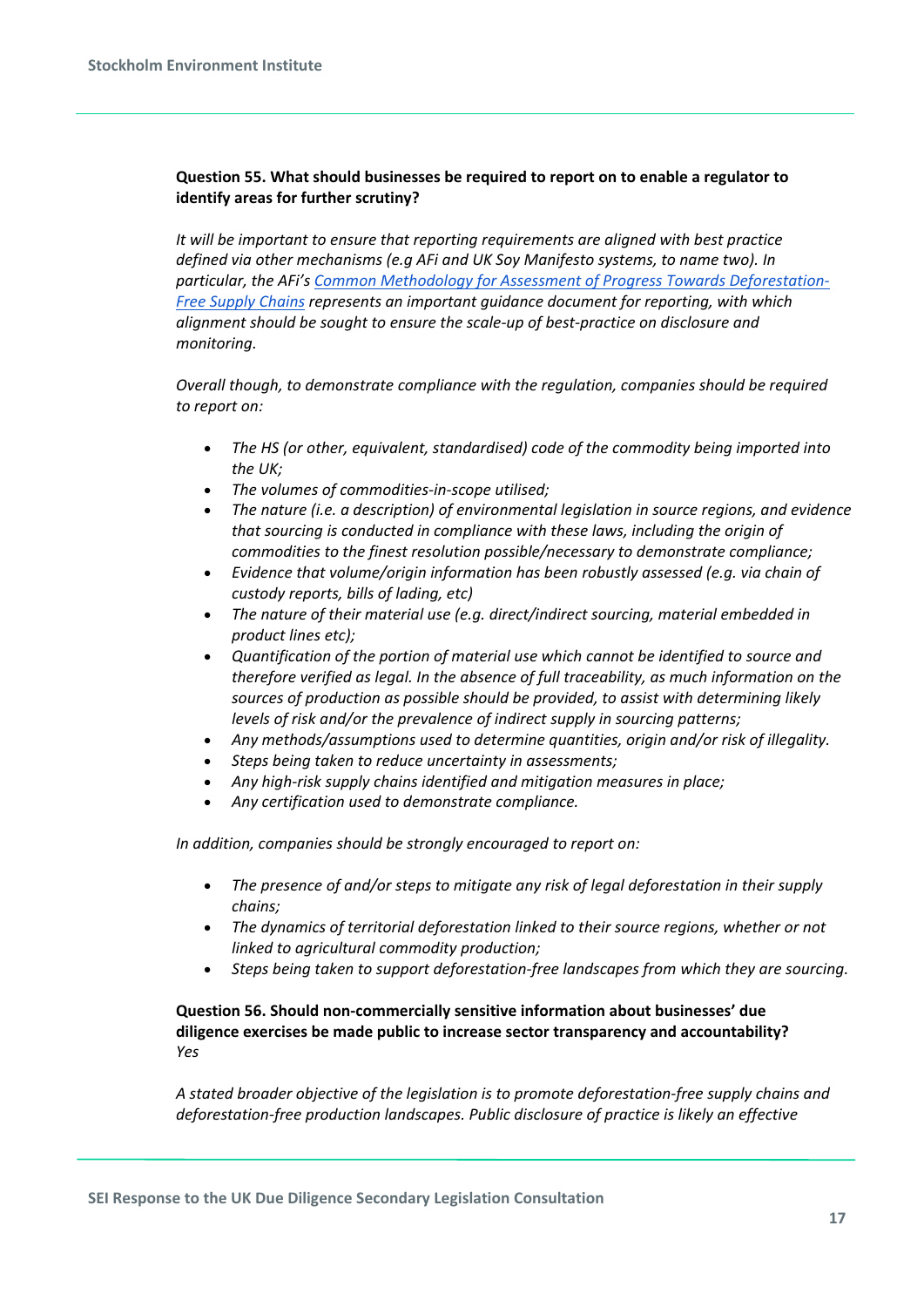*mechanism to share knowledge and promote a 'race to the top'. It will also allow third-party scrutiny and assessment of the effectiveness of the legislation, including by the NGO/research community that will support monitoring and evaluation, and potential future improvements or adjustments to policy to increase its effectiveness. Moreover, public disclosure would allow scrutiny around the efficacy of a legality-based mechanism in reducing overall deforestation rates, and assessment of leakage or displacement effects which might undermine policy aims.*